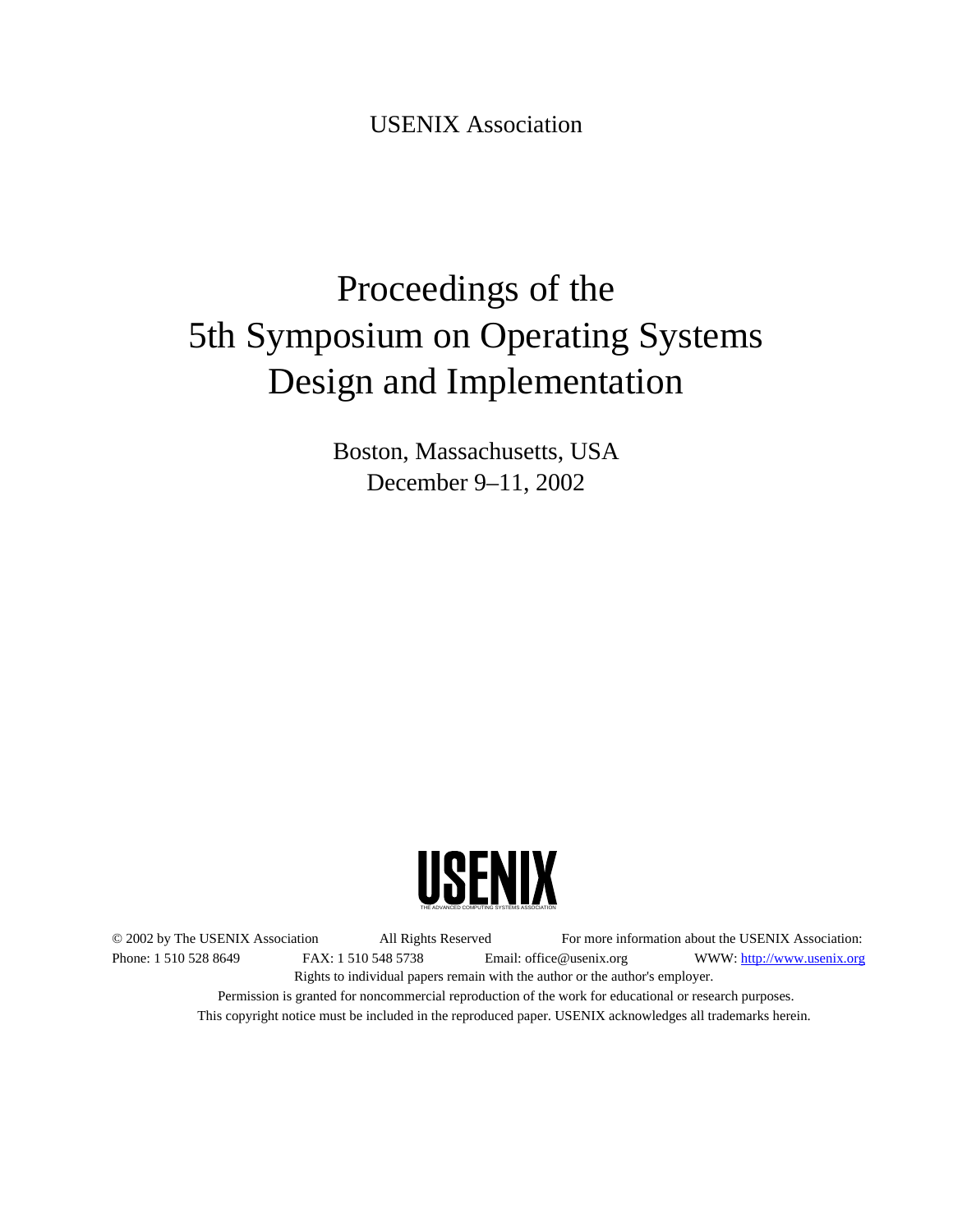# Scalability and Accuracy in a Large-Scale Network Emulator<sup>∗</sup>

Amin Vahdat, Ken Yocum, Kevin Walsh, Priya Mahadevan, Dejan Kostić, Jeff Chase, and David Becker Department of Computer Science Duke University {vahdat,grant,walsh,priya,dkostic,chase,becker}@cs.duke.edu

## Abstract

This paper presents ModelNet, a scalable Internet emulation environment that enables researchers to deploy unmodified software prototypes in a configurable Internet-like environment and subject them to faults and varying network conditions. Edge nodes running user-specified OS and application software are configured to route their packets through a set of ModelNet core nodes, which cooperate to subject the traffic to the bandwidth, congestion constraints, latency, and loss profile of a target network topology.

This paper describes and evaluates the ModelNet architecture and its implementation, including novel techniques to balance emulation accuracy against scalability. The current ModelNet prototype is able to accurately subject thousands of instances of a distrbuted application to Internet-like conditions with gigabits of bisection bandwidth. Experiments with several large-scale distributed services demonstrate the generality and effectiveness of the infrastructure.

# 1 Introduction

Today, many research and development efforts investigate novel techniques for building scalable and reliable Internet services, including peer-to-peer networks [17, 19, 20], overlay networks [1, 8], and widearea replication [10, 23]. These projects and many others run on large numbers of cooperating nodes spread across the Internet. To test and evaluate such systems, their developers must deploy them in realistic scenarios, i.e., large, structured, dynamic widearea networks.

Unfortunately, it is difficult to deploy and administer research software at more than a handful of Internet sites. Further, results obtained from such deployments "in the wild" are not reproducible or predictive of future behavior because wide-area network conditions change rapidly and are not subject to the researcher's control. Simulation tools such as  $ns$  [15] offer more control over the target platform, but they may miss important system interactions, and they do not support direct execution of software prototypes.

This paper advocates network emulation as a technique for evaluating Internet-scale distributed systems. Network emulators subject traffic to the endto-end bandwidth constraints, latency, and loss rate of a user-specified target topology. However, emulation has typically been limited to systems that are relatively small and static.

We present the design, implementation, and evaluation of ModelNet, a scalable and comprehensive large-scale network emulation environment. In ModelNet, unmodified applications run on edge nodes configured to route all their packets through a scalable core cluster, physically interconnected by gigabit links. This core is responsible for emulating the characteristics of a specified target topology on a linkby-link basis, capturing the effects of bursty flows, congestion, etc. In this context, this paper makes the following contributions:

• We show that a single modern server-class PC can accurately emulate bandwidth, latency, and loss rate characteristics of thousands of flows whose aggregate bandwidth consumption in the target topology approaches 1 Gb/s. Depending on communication patterns and topology mapping, we are able to scale available bisection bandwidth linearly with additional core nodes in our switched gigabit network hosting environment.

<sup>∗</sup> This work is supported in part by the National Science Foundation (EIA-9972879), Hewlett Packard, IBM, Intel, and Microsoft. Vahdat is also supported by an NSF CAREER award (CCR-9984328).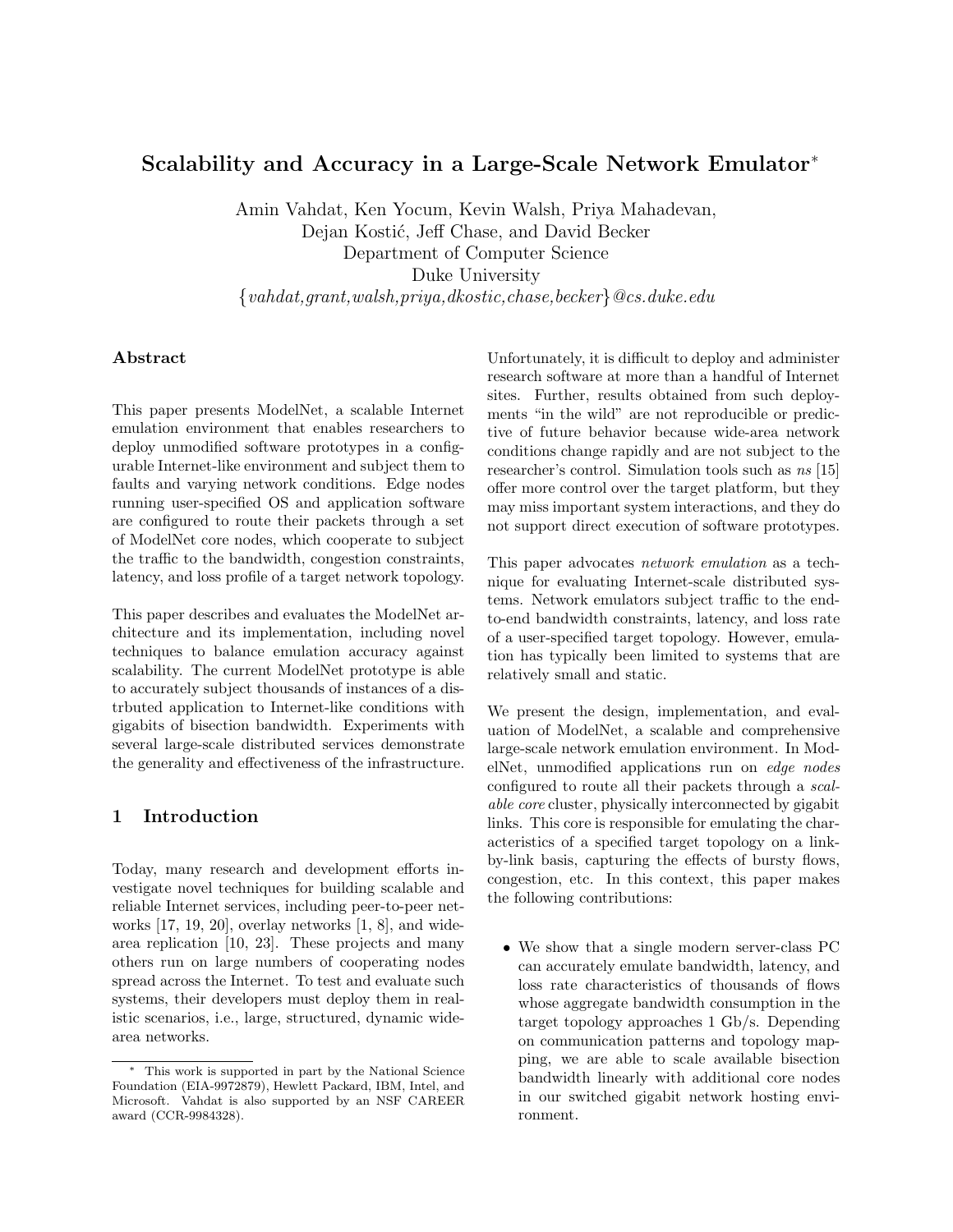- We demonstrate the utility of a number of techniques that allow users to trade increased emulation scalability for reduced accuracy. This is required because, in general, it is impossible to capture the full complexity of the Internet in any controlled environment. Sample approaches include: i) progressively reducing the complexity of the emulated topology, ii) multiplexing multiple virtual edge nodes onto a single physical machine, and iii) introducing synthetic background traffic to dynamically change network characteristics and to inject faults.
- We illustrate the generality of our approach through evaluation of a broad range of distributed services, including peer-to-peer systems, ad hoc wireless networking, replicated web services, and self-organizing overlay networks. For one of our experiments, we use ModelNet to independently reproduce published results of a wide-area evaluation of CFS [6].

Our intent is for the research community to adopt large-scale network emulation as a basic methodology for research in experimental Internet systems.

The rest of this paper is organized as follows. The next section describes the ModelNet architecture. Section 3 discusses our implementation and an evaluation of the system's baseline accuracy and scalability. Section 4 then discusses techniques to support accuracy versus scalability tradeoffs in largescale system evaluation. In Section 5, we demonstrate the generality of our approach by using Model-Net to evaluate a broad range of networked services. Section 6 compares our work to related efforts and Section 7 presents our conclusions.

# 2 ModelNet Architecture

Figure 1 illustrates the physical network architecture supporting ModelNet. Users execute a configurable number of instances of target applications on Edge Nodes within a dedicated server cluster. Each instance is a virtual edge node (VN) with a unique IP address and corresponding location in the emulated topology. Edge nodes can run any OS and IP network stack and may execute unmodified application binaries. To the edge nodes, an accurate emulation is indistinguishable from direct execution on the target network. ModelNet emulation runs in real time, so packets traverse the emulated network with the same rates, delays, and losses as the real network. We



Figure 1: ModelNet.

use standard administrative tools to configure edge nodes to route their network traffic through a separate set of servers acting as Core Routers. The core nodes are equipped with large memories and modified FreeBSD kernels that enable them to emulate the behavior of a configured target network under the offered traffic load.

A key difference between ModelNet and earlier efforts is that it targets the emulation of entire largescale topologies. Thus, ModelNet captures the effects of congestion and cross traffic on end-to-end application behavior. To achieve this, the core routes traffic through a network of emulated links or pipes, each with an associated packet queue and queueing discipline. Packets move through the pipes and queues by reference; a core node never copies packet data. Packets enter the queues as they arrive from VNs or exit upstream pipes, and drain through the pipes according to the pipe's specified bandwidth, latency, and loss rates. Each queue buffers a specified maximum number of packets; overflows result in packet drops. When a packet exits the link network, the core transmits the packet to the edge node hosting the destination VN.

# 2.1 ModelNet Phases

ModelNet runs in five phases as shown in Figure 2. The first phase, Create, generates a network topology, a graph whose edges represent network links and whose nodes represent clients, stubs, or transits (borrowing terminology from [3]). Sources of target topologies include Internet traces (e.g., from Caida), BGP dumps, and synthetic topology gener-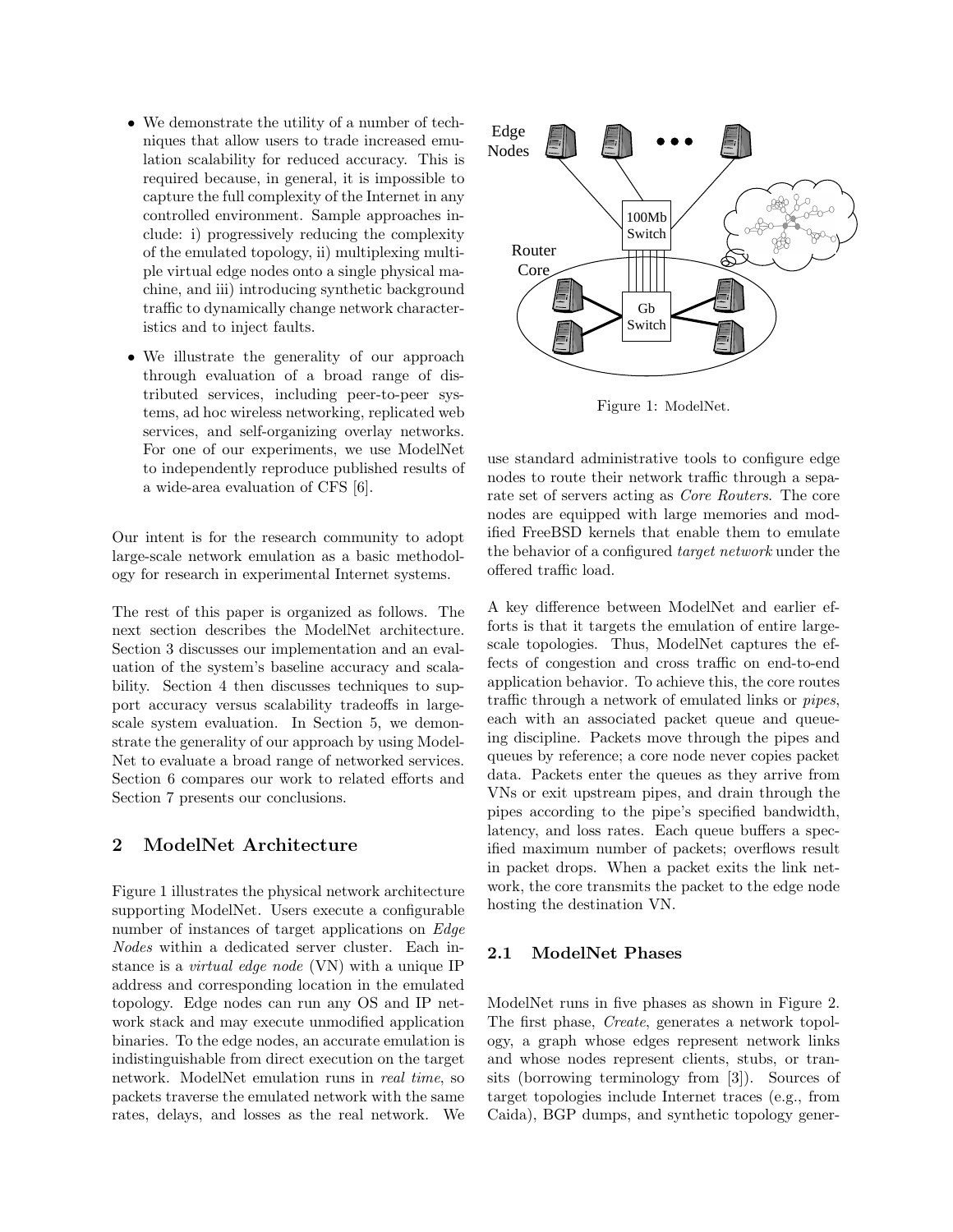

Figure 2: The phases of the ModelNet architecture.

ators [3, 4, 12]. ModelNet includes filters to convert all of these formats to GML (graph modeling language). Users may annotate the GML graph with attributes not provided by its source, such as packet loss rates, failure distributions, etc.

The Distillation phase transforms the GML graph to a pipe topology that models the target network. As an option, distillation may simplify the network, trading accuracy for reduced emulation cost. Section 4.1 discusses distillation and other techniques to balance accuracy and scalability in ModelNet.

The Assignment phase maps pieces of the distilled topology to ModelNet core nodes, partitioning the pipe graph to distribute emulation load across the core nodes. Note that the ideal assignment of pipes to cores depends upon routing, link properties, and traffic load offered by the application, an NPcomplete problem. Currently, we use a simple greedy k-clusters assignment: for  $k$  nodes in the core set, randomly select k nodes in the distilled topology and greedily select links from the current connected component in a round-robin fashion. We are investigating approximations for dynamically reassigning pipes to cores to minimize bandwidth demands across the core based on evolving communication patterns.

The Binding phase assigns VNs to edge nodes and configures them to execute applications. ModelNet multiplexes multiple VNs onto each physical edge node, then binds each physical node to a single core. The binding phase automatically generates a set of configuration scripts for each node hosting the emulation. For core routers, the scripts install sets of pipes in the distilled topology and routing tables with shortest-path routes between all pairs of VNs. The scripts further configure edge nodes with appropriate IP addresses for each VN.

The final Run phase executes target application code on the edge nodes. We have developed simple scripts to automate this process, so that a single command is sufficient to execute thousands of instances of a particular application across a cluster. A key detail is that VNs running application instances must bind IP endpoints to their assigned IP addresses in the emulated network rather than the default IP address of the host edge node. This is necessary to mark outgoing packets with the correct source and destination addresses, so they are routed through the core and to their final destination correctly. ModelNet includes a dynamic library to interpose wrappers around the socket-related calls that require this binding step. Most modern operating systems provide a mechanism to preload libraries that intercept system calls while leaving the default variants accessible to the wrapper. In Linux, the affected system calls include bind, connect, sendto, recvfrom, sendmsg, recvmsg, and name resolution calls (e.g., gethostbyname, gethostbyname2, gethostname, uname and gethostbyaddr).

## 2.2 Inside the Core

During the Binding phase, ModelNet pre-computes shortest-path routes among all pairs of VNs in the distilled topology, and installs them in a routing matrix in each core node. Each route consists of an ordered list of pipes that need to be traversed to deliver a packet from source to destination. This straightforward design allows fast indexing and scales to 10,000 VNs, but the routing tables consume  $O(n^2)$  space.

This scheme can be extended to scale to larger target networks. For common Internet-like topologies that cluster VNs on stub domains, we could spread lookups among hierarchical but smaller tables, trading less storage for a slight increase in lookup cost. Another alternative is to use a hash-based cache of routes for active flows (of size  $O(n \lg n)$ ). In the rare case of a cache miss, the route may be fetched from an external cache or computed on the fly from an internal representation of the topology using Dijkstra's shortest path algorithm (an  $O(n \lg n)$  operation).

Figure 3 illustrates the packet processing steps in ModelNet cores. First an IP firewall (ipfw) rule intercepts packets entering the emulated network based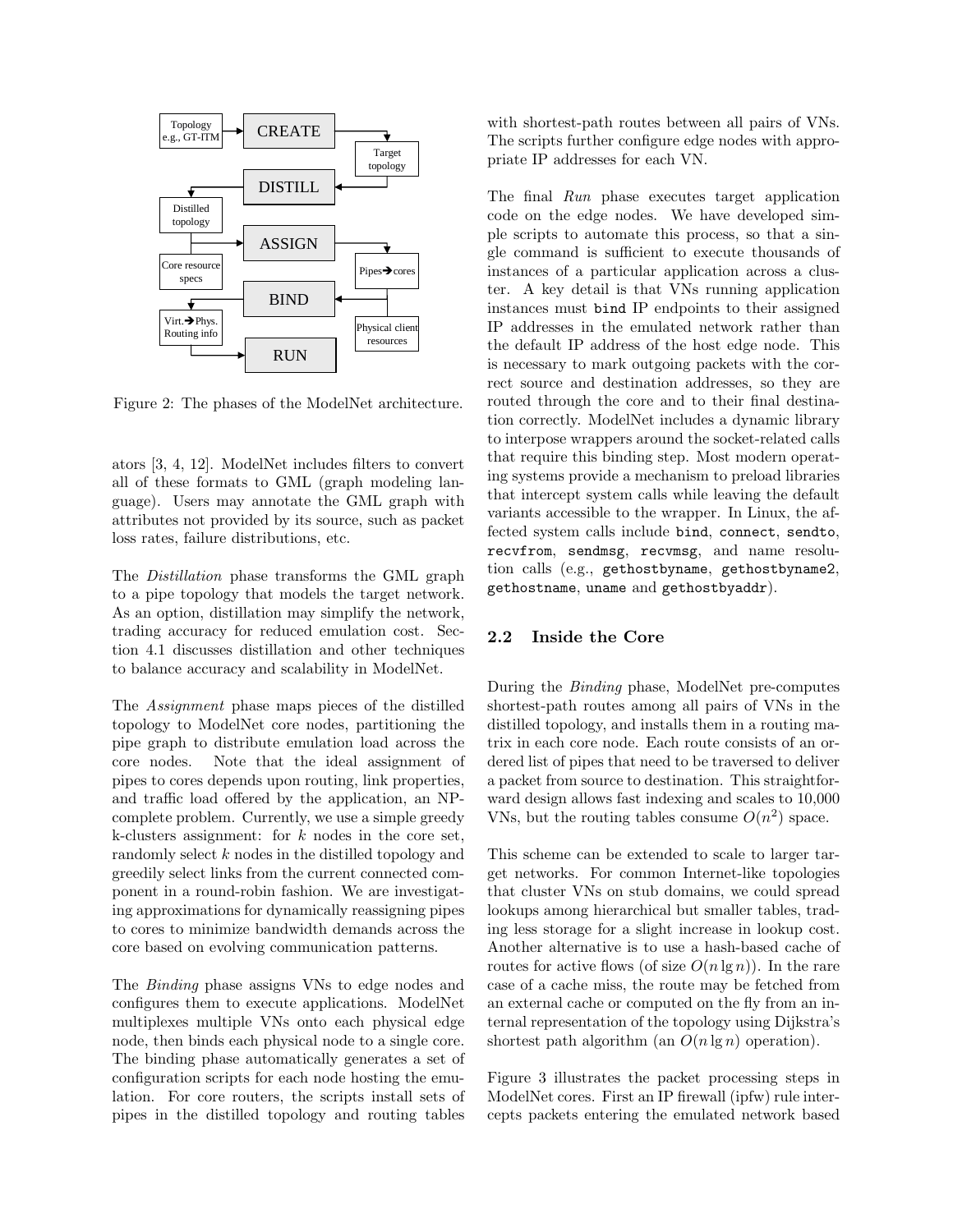

Figure 3: A packet traveling from one edge node to another through ModelNet.

on IP address: all VNs bind to IP addresses of the form 10.0.0.0/8. On a match, control is transferred to the ModelNet kernel module, which first looks up the route for the given source and destination. This returns the set of pipes that are traversed in the emulated topology. ModelNet creates a descriptor referencing the buffered packet and schedules this descriptor on the appropriate pipes. Because these pipes are shared among all simultaneous flows and each has a fixed (specifiable) amount of queueing, ModelNet is able to emulate the effects of congestion and packet drops according to application-specific communication patterns.

Packet scheduling in ModelNet uses a heap of pipes sorted by earliest deadline, where each pipe's deadline is defined to be the exit time for the first packet in its queue. The ModelNet scheduler executes once every clock tick (currently configured at 10Khz) and runs at the kernel's highest priority level. The scheduler traverses the heap for all pipe deadlines that are later than the current time. The descriptor for the packets at the head of the queue for each of these pipes is removed and either: i) moved to the tail of the queue for the next pipe on the packet's path from source to destination, or ii) the packet itself is scheduled for delivery (using the kernels ip output routine) in the case where the packet has reached its destination. The scheduler then calculates the new deadline for all pipes that had packets dequeued during the current clock tick and reinserts these pipes into the pipe heap according to this new deadline.

Achieving emulation accuracy requires careful coordination of kernel components. In steady state, a ModelNet core performs two principal tasks. First,

it processes hardware interrupts to retrieve packets from the network interface. Second, the ModelNet scheduler wakes up periodically to move packets from pipe to pipe or from pipe to final destination. The second operation operates at a strictly higher kernel priority than the first. Thus, under load, Model-Net will preferentially emulate the delay for packets that have already entered the core rather than service packets waiting to enter the core through hardware interrupts. This means that core CPU saturation results in dropped packets (at the physical level) rather than inaccurate emulation. Hence, the relative accuracy of a ModelNet run is proportional to the number of physical packets dropped (note the distinction between physical drops and emulated "virtual" drops in the core).

We base our core implementation on dummynet [18], with extensions to improve accuracy and to support multi-hop and multi-core emulation. When a packet arrives at a pipe queue, the emulation computes the time to dequeue the packet and enter the pipe itself if it is not dropped due to a congestion-related queue overflow, randomized loss, or a RED policy (each pipe is FIFO by default). We calculate this time based on the size of the packet, the size of all earlier packets queued waiting to enter the pipe, and the bandwidth of the pipe. As described above, the clock interrupt handler checks for dequeued packets once every system tick. A packet enters a pipe by transferring to the pipe's delay line queue, where it waits until it exits the pipe according to the pipe's specified latency; the link's delay-line queue holds its bandwidth-delay product if the link is fully utilized.

This process repeats for every pipe in the path from source to destination. When the packet exits its last pipe, ip output forwards it to its destination edge node, where the host operating system delivers it to the VN process bound to the destination IP address.

For multi-core configurations, the next pipe in a route may be owned by a different core node. In this case, the core node tunnels the packet descriptor to the owning node, which is determined by a table lookup in a pipe ownership directory (POD) created during the Binding phase. Note that link emulation does not require access to the packet contents itself, so ModelNet can reduce the physical bandwidth requirements in the core by leaving the packet contents buffered on the entry core node and forwarding it directly to the destination edge node when it exits the emulated network [22].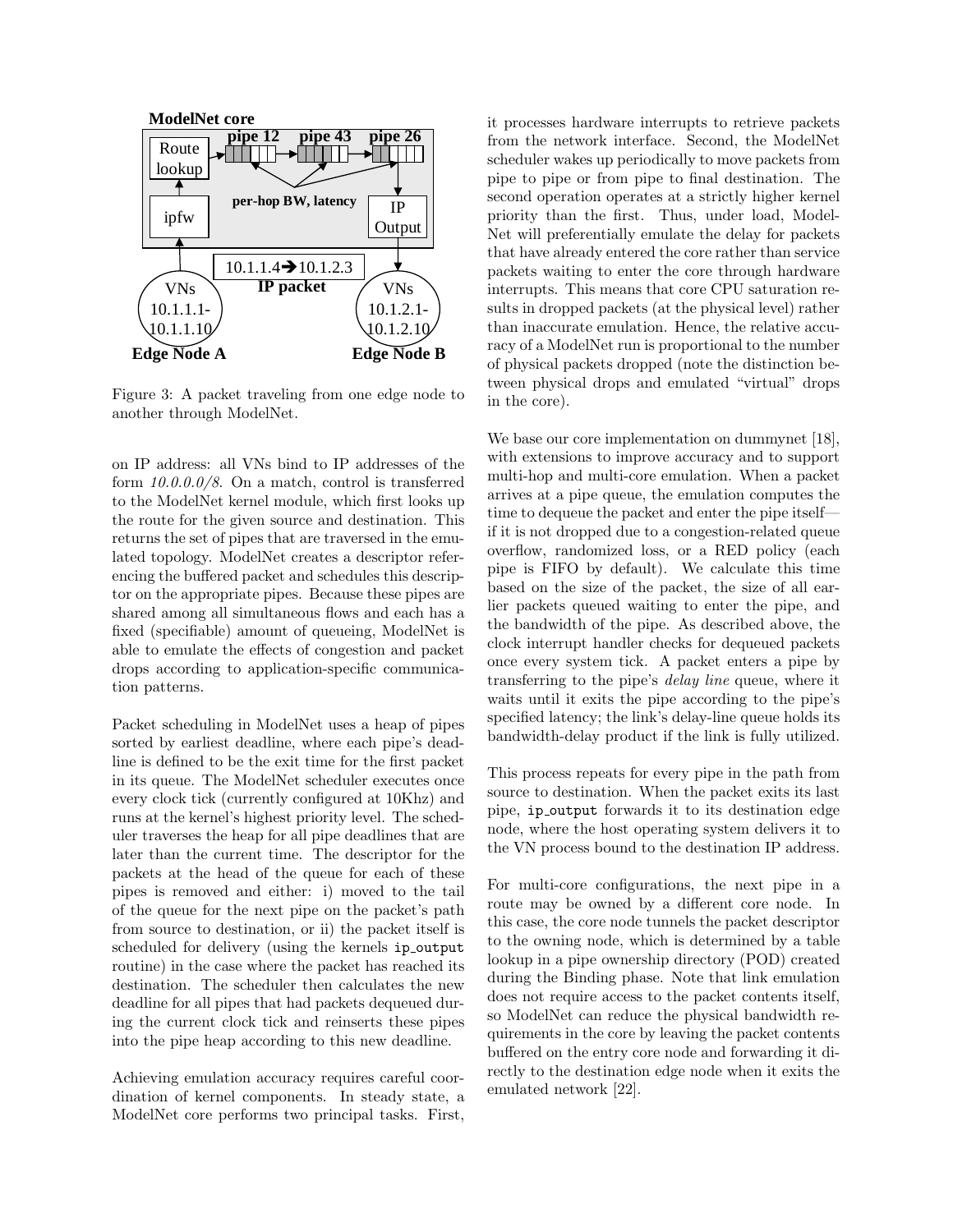# 2.3 Discussion

We now briefly discuss a number of outstanding issues with the current ModelNet architecture. Since we do not perform resource isolation among competing VN's running on the edges, it is possible for a single VN to transmit UDP packets as fast as allowed by the hardware configuration (100 Mbps in our setup). ModelNet will drop the appropriate portion of these packets according to the specified first-hop characteristics of emulated pipes in the topology. However, since UDP flows do not respond to congestion signals (dropped packets), they will continue sending at the same rate, preventing other well-behaving TCP flows originating from the same physical host to obtain their proper share of emulated bandwidth. A number of solutions exist to this problem, such as running individual VN's within a virtual machine or running traffic shapers (ModelNet itself could be applied recursively in this manner) on the edge hosts. For portability, simplicity, and our desire to focus on congestion-friendly distributed services, we choose to minimize required modifications to edge nodes.

There are a number of scalability issues with Model-Net. First, the traffic traversing the ModelNet core is limited by the cluster's physical internal bandwidth. For current commodity network switches, this means that application bisection bandwidth is limited to roughly 10 Gb/s—assuming 10 ModelNet cores on a switched gigabit network, and that individual pipes in the emulated topology are limited to the bandwidth of a single host, or 1 Gb/s. We believe this level of bandwidth to be sufficient for a wide variety of interesting distributed services. Next, Modelnet must buffer up to the full bandwidth-delay product of the target network. Fortunately, this memory requirement is manageable for our target environment. For example, a core node requires only 250 MB of packet buffer space to carry flows at an aggregate bandwidth of 10 Gb/s (currently beyond the capacity of a single core node) with 200 ms average roundtrip latency.

Finally, we currently assume the presence of a "perfect" routing protocol that calculates the shortest path between all pairs of hosts. Upon an individual node or link failure, we similarly assume that the routing protocol is able to instantaneously discover the resulting shortest paths. We are currently in the process of implementing various routing protocols within the ModelNet core. The idea here is to emulate the propagation and processing of routing protocol packets within a ModelNet routing module without involving edge nodes. By leveraging our existing packet emulation environment, we are able to capture the latency and communication overhead associated with routing protocol code while leaving the edge hosts unmodified.

## 3 Implementation and Evaluation

We have completed an implementation of the entire ModelNet architecture described above. Here, we describe the novel aspects of the resulting implementation, focusing on ModelNet's performance and scalability. Unless otherwise noted, all experiments in this paper run on the following configuration, as depicted at a high level in Figure 1. The ModelNet core routers are 1.4Ghz Pentium IIIs with 1GB of main memory running FreeBSD-4.5-STABLE with a separate kernel module running our extensions. Each core router possesses a 3Com 3c966-T NIC based on the Broadcom 5700 chipset and is connected to a 12 port 3Com 4900 gigabit switch. Edge nodes are 1Ghz Pentium IIIs with 256MB of main memory running Linux version 2.4.17 (though we have also conducted experiments with Solaris 2.8 and FreeBSD-4.x). Unless otherwise noted, these machines are connected via 100Mb/s Ethernet interface to multiple 24-way 3Com 100 Mb/s switches with copper gigabit aggregating uplinks to the 3Com 4900 switch connecting the ModelNet core.

#### 3.1 Baseline Accuracy

The ability to accurately emulate target packet characteristics on a hop-by-hop basis is critical to ModelNet's success. Thus, a major component of our undertaking was to ensure that, under load, packets are subject to appropriate end-to-end delays, as determined by network topology and prevailing communication patterns. We developed a kernel logging package to track the performance and accuracy of ModelNet. The advantage of this approach is that information can be efficiently buffered and stored offline for later analysis. Using such profiling, we were able to determine the expected and actual delay on a per-packet basis. We found that by running the ModelNet scheduler at the kernel's highest priority level, each packet-hop is accurately emulated to within the granularity of the hardware timer (currently 100  $\mu$ s) up to and including 100% CPU utilization. Recall that packets are physical dropped on the core's network interface under overload. If a packet takes 10 hops from source to destination, this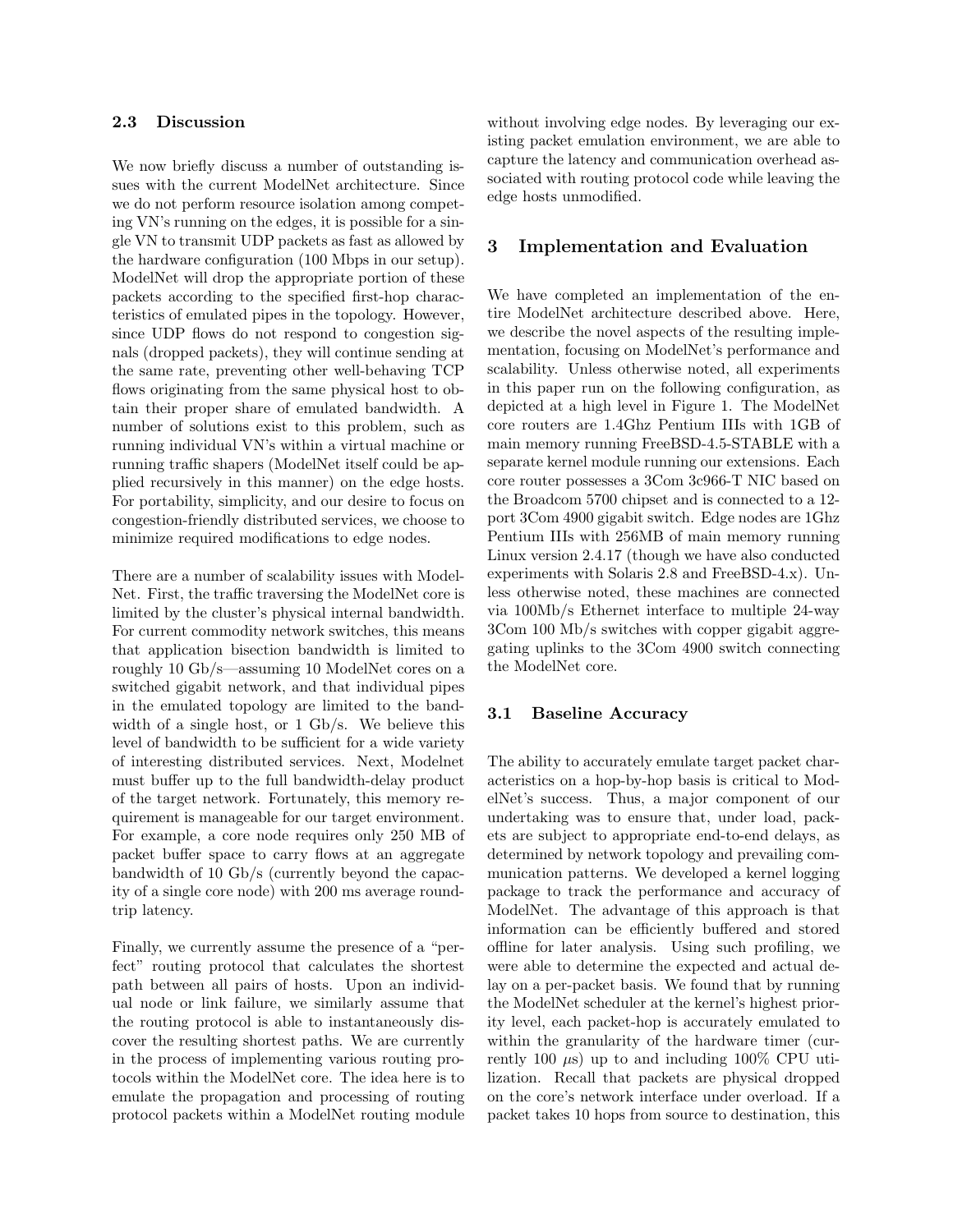corresponds to a worst-case error of 1 ms, which we consider acceptable for our target wide-area experiments. We are in the process of implementing packet debt handling within the ModelNet scheduler, where the scheduler maintains the total emulation error and attempts to correct for it in subsequent hops. With this optimization, we believe that per-packet emulation accuracy can be reduced to  $100 \mu s$  in all cases.

ModelNet delivers packets to their destination within 1 ms of the target end-to-end value that accounts for propagation delay, queueing delay, and hop-by-hop link bandwidth. The system maintains this accuracy up to and including 100% CPU utilization. Given that the principal focus of our work is large-scale wide-area network services, we believe that this level of accuracy is satisfactory.

## 3.2 ModelNet Capacity

Our first experiment quantifies the capacity of ModelNet as a function of offered load, measured in packets per second (like most "routers", ModelNet overhead is largely independent of packet size save the relatively modest memcpy overhead) and as a function of emulated hops that the packet must traverse. We vary from 1-5 the number of edge nodes with 1 Gb/s Ethernet connections communicating through a single core with a 1 Gb/s link. Each edge node hosts up to 24 netperf senders (24 VNs) communicating over TCP. We spread the receivers across 5 edge nodes, each also hosting up to 24 netperf receivers. The topology directly connects each sender with a receiver over a configurable number of 10 Mb/s pipes with an end-to-end latency of 10 ms. By changing the number of pipes in the path, we vary the total amount of work ModelNet must perform to emulate end-to-end flow characteristics.

Figure 4 plots the capacity in packets/sec of the single ModelNet core as a function of the number of simultaneous flows competing for up to 10 Mb/s of bandwidth each. There are five curves, each corresponding to a different number of pipes that each packet must traverse from source to destination. For the baseline case of 1 hop, Figure 4 shows that the performance of the core scales linearly with offered load up to 96 simultaneous flows (4 edge nodes). At saturation with 1 hop, ModelNet accurately emulates approximately 120,000 packets/sec. At this point, the ModelNet CPU is only 50% utilized, with the bottleneck being in the network link. 120,000 packets/sec corresponds to an aggregate of 1 Gb/s (aver-



Figure 4: Capacity of a single ModelNet core.

age packet size is 1 KB when accounting for 1 ACK for every two 1500-byte data packets).

Only once we attempt to emulate more than 4 hops per flow does the ModelNet CPU become the bottleneck. For 8 hops per flow, ModelNet accurately forward approximately 90,000 packets/sec. At this point, the machine enters a state where it consumes all available resources to i) pull 90,000 packets/sec from the NIC, ii) emulate the 8-hop characteristics of each packet, and finally iii) forward the packets to their destination. The NIC drops additional packets beyond this point (recall that ModelNet emulation runs at higher priority than NIC interrupt handling). These drops throttle the sending rate of the TCP flows to the maximum 90,000 packets/sec. Overall, we measure a  $0.5 \mu s$  overhead for each hop in the emulated topology and a fixed per-packet overhead of 8.3  $\mu$ s for each packet traversing the core (resulting from the standard IP protocol stack). Our hardware configuration can forward approximately 250,000 small packets/sec when not performing ModelNet emulation, indicating significant opportunity for improved system capacity with improving CPU performance.

## 3.3 Scaling with Additional Cores

The next experiment measures ModelNet's ability to deliver higher throughput with additional communicating core routers. Recall that ModelNet's ability to deliver additional bandwidth with additional cores depends upon the target topology and application communication patterns. As the topology is divided across an increasing number of cores, there is an increasing probability that a packet's path forces it to cross from one core to another before being deliv-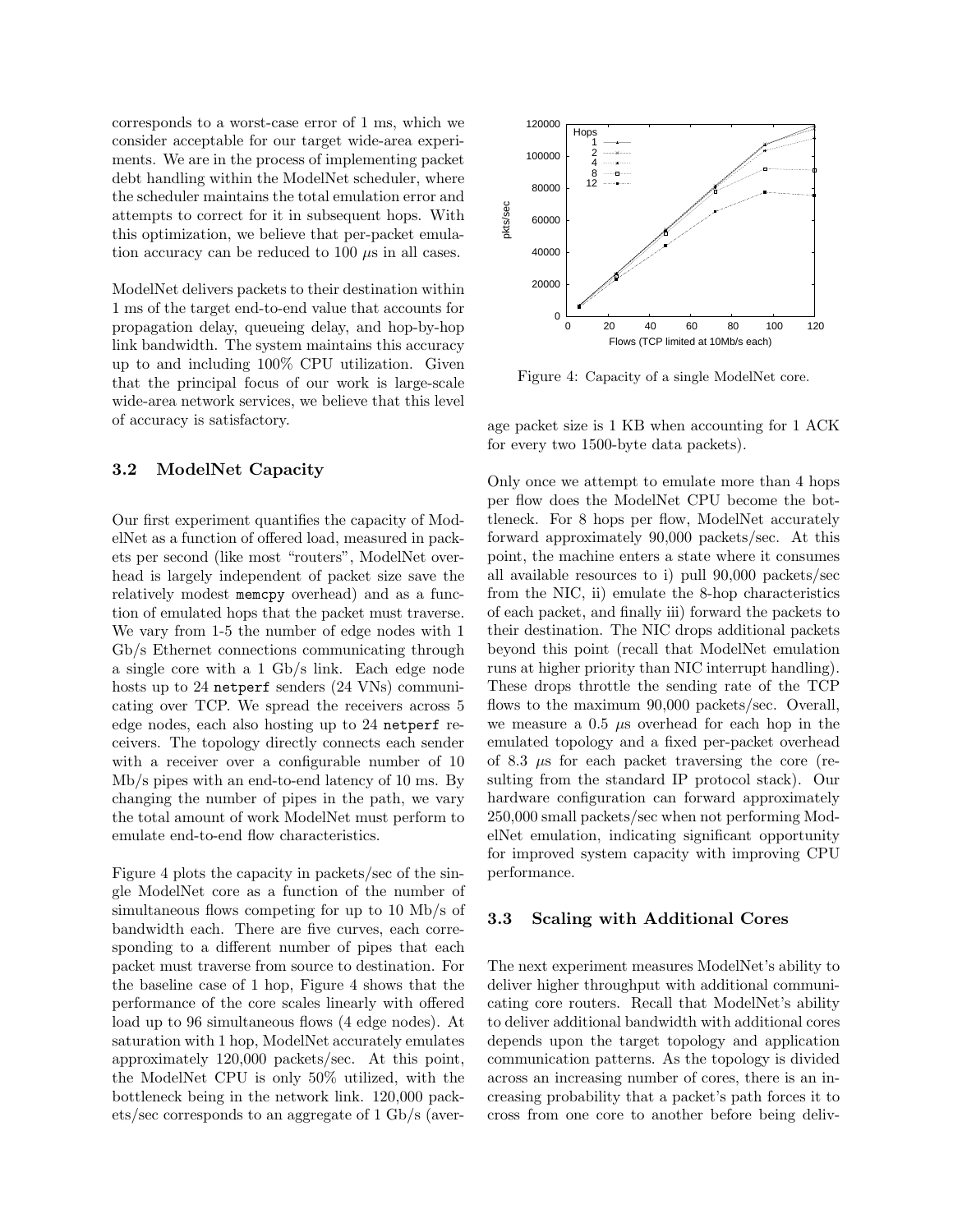| Cross-Core Traffic | Throughput (Kpkt/sec) |
|--------------------|-----------------------|
| 0%                 | 462.5                 |
| 25%                | 404.5                 |
| $50\%$             | 276.3                 |
| 75%                | 219.3                 |
| $100\%$            | 155.8                 |

Table 1: Scalability as a function of communication pattern for 4-core experiment.

ered to its final destination. Each such core crossing negatively impacts overall system scalability.

To quantify this effect, we configure 20 machines as edge nodes, each hosting 56 VNs, evenly split among 28 senders and 28 receivers (for a total of 1120 VNs). For this experiment, the edge machines were each configured with a gigabit link to the ModelNet core to allow us to load the 4-node configuration with fewer resources. We emulate a star topology with all VNs connected to a central point with 10 Mb/s, 5 ms latency pipes. Thus, all paths through the topology consist of 2 hops. We assign one quarter of the VNs to each core. During the experiment all 560 senders use netperf to simultaneously transmit TCP streams to 560 unique receivers; there is no contention for the last-hop pipes. We vary the communication pattern so that during any one experiment,  $x\%$  of flows must cross from one core to the other, leaving  $(1-x)\%$  of the traffic to travel within a single core.

Table 1 summarizes the results of this experiment, showing the maximum system throughput in packets/sec as a function of the percent of cross-core traffic. With 0% cross-core traffic, the system delivers four times the throughput of a single core (compare to the 2-hop results from Figure 4 above) degrading roughly linearly with additional cross-core traffic. For more complicated topologies where, for example, each packet must traverse four different cores, throughput would degrade further. Thus, the ability to scale with additional core nodes depends on application communication characteristics and properly partitioning the topology to minimize the number of inter-core packet crossings.

# 4 Accuracy versus Scalability Tradeoffs

This section outlines several techniques to configure emulations on a continuum balancing accuracy and cost. It is impractical to model every packet and link

for a large portion of the Internet on a PC cluster. Rather, the goal of ModelNet is to create a controlled Internet-like execution context with a diversity of link capabilities, rich internal topology, network locality, dynamically varying link status, cross traffic, congestion, and packet loss. The key to emulation at scale is to identify and exploit opportunities to reduce overhead by making the emulation less faithful to the target network in ways that minimally impact behavior for the applications under test. Ideally, the emulation environment would automate these tradeoffs to yield the most accurate possible emulation on the available hardware, then report the nature and degree of the inaccuracy back to the researcher. We have taken some initial steps toward this vision in our work with ModelNet.

# 4.1 Distillation

ModelNet's Distillation phase modifies the topology with the goal of reducing the diameter of the emulated network. In a pure hop-by-hop emulation, the distilled topology is isomorphic to the target network; ModelNet faithfully emulates every link in the target network. This approach captures all congestion and contention effects in the topology but also incurs the highest per-packet overhead. At the other extreme, end-to-end, distillation removes all interior nodes in the network, leaving a full mesh with  $O(n^2)$ links interconnecting the  $n$  VNs. The distiller generates the mesh by collapsing each path into a single pipe  $p$ : the bandwidth of  $p$  is the minimum bandwidth of any link in the corresponding path, its latency is the sum of the link latencies along the path, and its reliability  $(1 - lossrate)$  is the product of the link reliabilities along the path. This approach yields the lowest per-packet emulation overhead since each packet traverses a single hop—and it accurately reflects the raw network latency, bandwidth, and base loss rate between each pair of VNs. However, it does not emulate link contention among competing flows except between each pair of VNs.

ModelNet provides a *walk-in* "knob" to select an arbitrary balance along the continuum between these extremes by "preserving" the first walk-in links from the edges. A breadth-first traversal generates successive frontier sets. The first frontier set is the set of all VNs; the members of the  $i+1$  frontier set are the nodes that are one hop from a member of the ith frontier set, but are not members of any preceding frontier set. The interior consists of all nodes that are not members of the first walk-in frontier sets.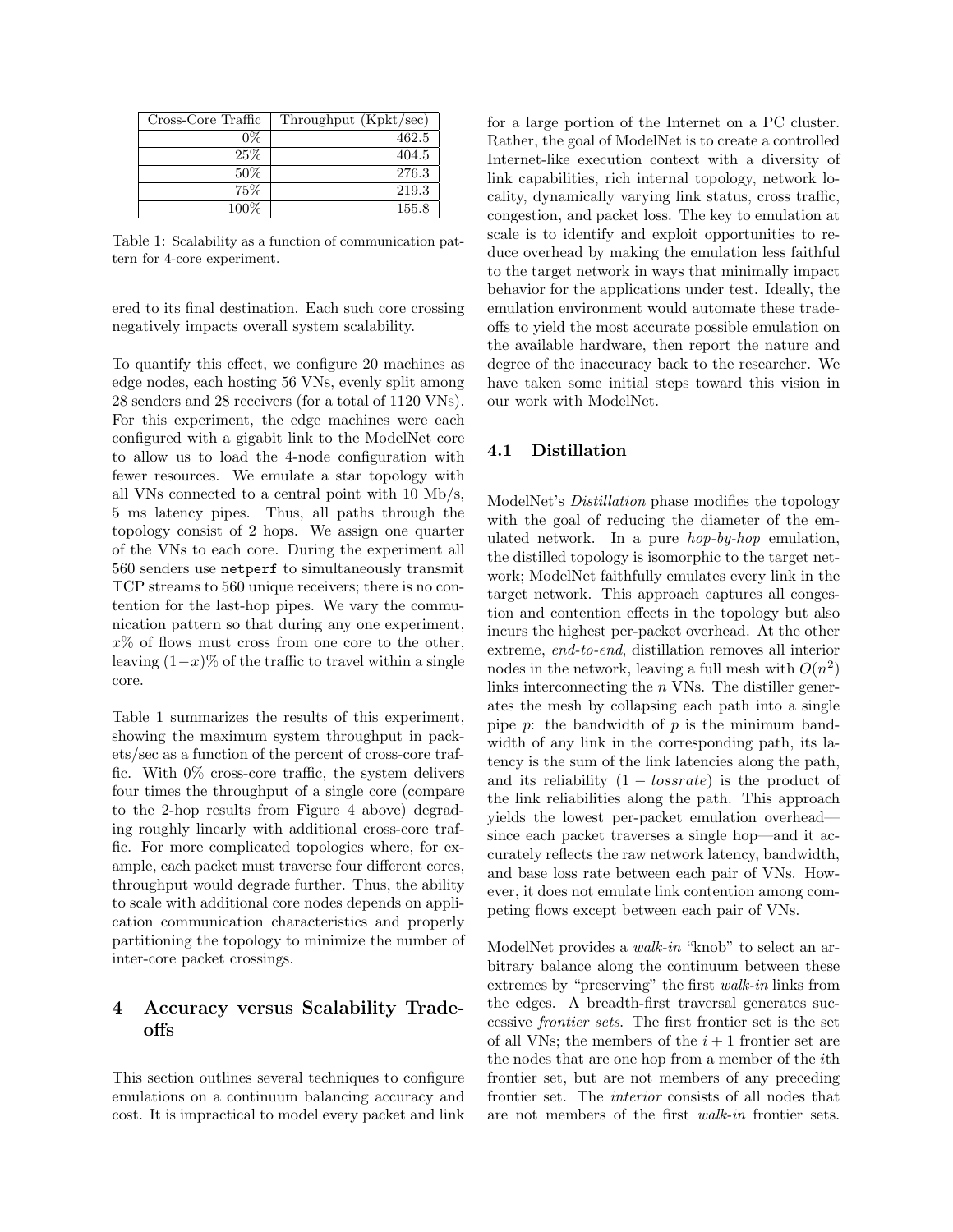The distiller replaces the interior links of the target topology with a full mesh interconnecting the interior nodes, as in the end-to-end approach. This approach reduces emulation cost relative to hop-by-hop because each packet traverses at most  $(2^*walk-in)+1$ pipes, rather than the network diameter. A last-mile emulation (*walk-in = 1*) preserves the first and last hop of each path.

Distilled walk-in emulations do not model contention in the interior, but this is a useful tradeoff assuming that today's Internet core is well-provisioned and that bandwidth is constrained primarily near the edges of the network at peering points and over the last hop/mile. To model under-provisioned cores, ModelNet extends the walk-in algorithm above to preserve the inner core of breadth walk-out. This extends the *walk-in* algorithm above to generate successive frontier sets until a frontier of size one or zero is found, representing the topological "center" of the target topology. Suppose that this is frontier set c. The interior corresponding to breadth walk-out is the union of frontier sets  $c$  - walk-out through  $c$ . Distillation preserves links interconnecting the interior, while collapsing paths between the walk-in and walkout frontiers as described above.

To illustrate distillation, we ran a simple experiment with a ring topology. The ring has 20 routers interconnected at 20 Mb/s; each ring router has 20 VNs directly connected to it by individual 2 Mb/s links. The VNs are evenly partitioned into generator and receiver sets of size 200. Each generator transmits a TCP stream to a random receiver. This topology then has 419 pipes shared among the 400 VNs. The end-to-end distillation contains 79,800 pipes, one for each VN pair, each with a bandwidth of 2 Mb/s. The last-mile distillation preserves the 400 edge links to the VNs, and maps the ring itself to a fully connected mesh of 190 links. The last-hop configuration can handle significantly more packets on a given emulation platform, since each packet traverses 3 hops rather than the average case of 7 in the original ring topology.

Figure 5 plots a CDF for the distribution of bandwidth achieved by the 200 flows in the various emulations, and in full hop-by-hop simulations using the ns2 simulator with both 20 Mb/s and 80 Mb/s rings. The hop-by-hop emulation shows a roughly even distribution of flow bandwidths, matching the 20 Mb/s ns2 results. Here, each 20 Mb/s transit link has an offered load of 27.5 Mb/s, constraining the bandwidth of flows passing through the ring. In



Figure 5: The effects of distillation on distribution of bandwidth in a ring topology.

the end-to-end emulation, which does not model contention in the ring, all flows achieve their full 2 Mb/s of bandwidth. The last-mile emulation models congestion only for the 64% of flows that share the same receiver; the bandwidths for these flows are 1 Mb/s or less, depending on the number of flows sharing a given receiver. The other 36% of flows all achieve 2Mb/s. The last-mile emulation is qualitatively similar to the ns2 results with an 80 Mb/s ring, since in this case the ring is adequately provisioned and the only contention is on the last hop to the receiver. The emulation results closely match the exhaustively verified ns2 simulation environment, improving our confidence in the accuracy of our implementation.

# 4.2 VN Multiplexing

The mapping of VNs to physical edge nodes also affects emulation accuracy and scalability. Higher degrees of multiplexing enable larger-scale emulations, but may introduce inaccuracies due to context switch overhead, scheduling behavior, and resource contention on the edge nodes. The maximum degree of safe multiplexing is application-dependent. For many interesting application scenarios (e.g., Web load generators), the end node CPU is not fully utilized and higher multiplexing degrees are allowable. The multiplexing degree is lower for resourceintensive VNs, such as Web servers.

The accuracy cost of VN multiplexing also varies with the concurrency model. In general, each VN runs as one or more processes over the edge node host OS; all sockets open in those processes bind to the VN's assigned IP address. Mapping the sockets of a single process onto multiple VNs may allow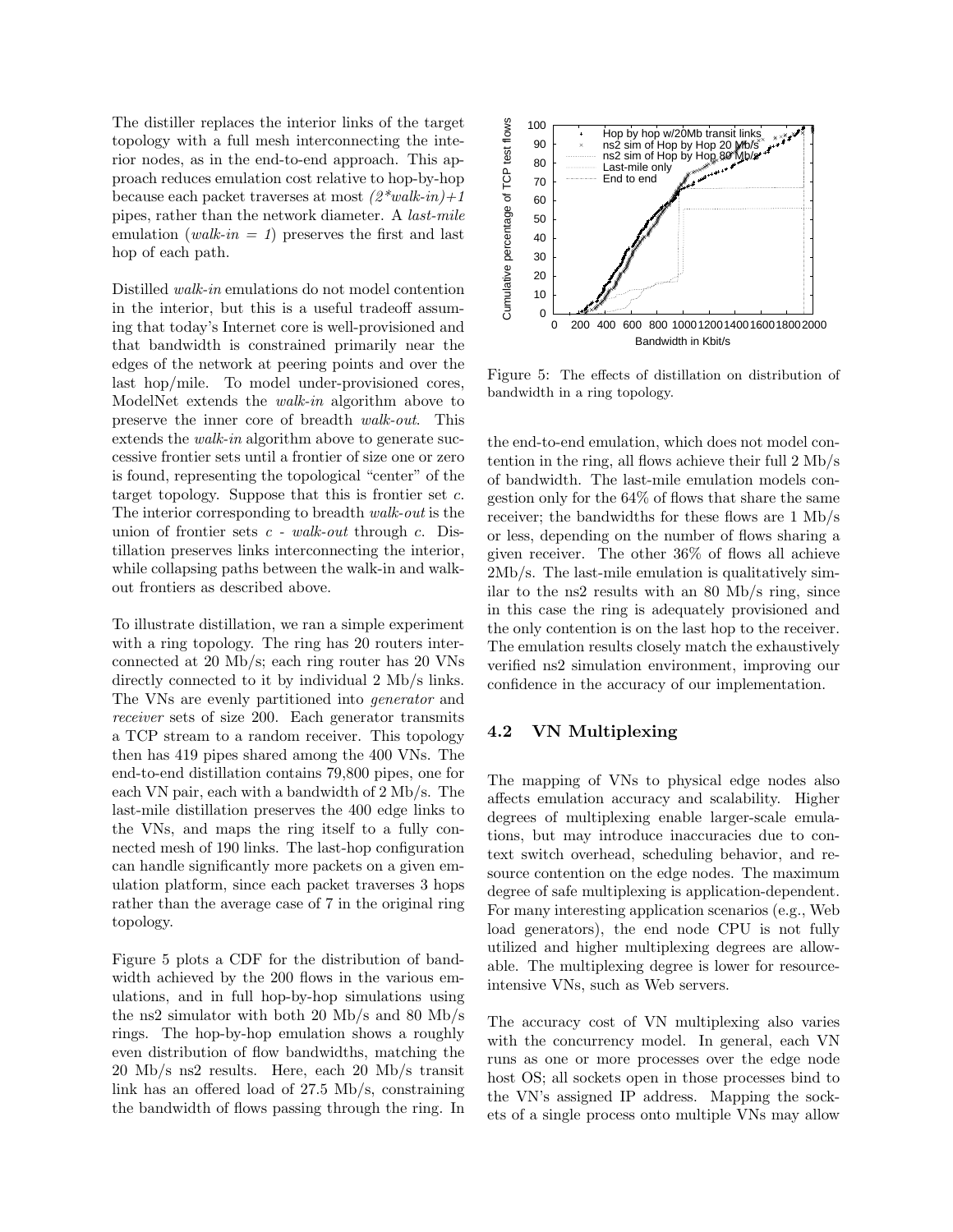

Figure 6: Effects of multiplexing processes on an edge node.

higher VN multiplexing degrees with less likelihood of saturating the edge node if the process manages its concurrency efficiently using threads or an eventdriven model. ModelNet users can achieve this persocket VN mapping in a straightforward manner using a variant of the socket interposition library that maps each open socket to a different VN.

To illustrate the accuracy tradeoff of VN multiplexing, we ran an experiment to show its effect on VNs running modified netperf/netserver processes that exchange 1500-byte UDP packets with a configurable amount of computation per packet. The experiment uses three physical nodes: one for netperf sources, one for netserver sinks, and one for the ModelNet core. We ran experiments with varying multiplexing degrees, varying the emulated topology so that each of nprog netperf/netserver pairs is configured with 1/*nprog* of the physical 100 Mb/s link.

Figure 6 plots aggregate bandwidth across all processes as a function of the number of instructions delay (per byte) after each packet transmission, for a multiplexing degree nprog ranging from 1 to 100. The actual delay in instructions between packet transmissions on the x-axis should be multiplied by the packet size (1500 bytes). We expect context switch overhead to consume an increasing fraction of system resources as we increase nprog. With zero delay, the processes deliver an aggregate of approximately 95 Mb/s. With  $nprog = 1$ , there is no loss of throughput up to a delay of 76 instructions/byte. The theoretical maximum is  $1\text{Ghz*8}/100\text{Mb/s} = 80$ instructions per byte (assuming a CPI of 1.0). With  $nprog = 2$ , the allowable total computation per-byte degrades to 73 instructions due to context switching overheads; with  $nprog = 100$  it falls to 65 instructions per transmitted byte.

We plan to use such a benchmarking tool to automate the process of determining the computation versus communication ratio of individual applications (with the help of the Pentium's cycle and instruction counters). Such an evaluation will assist ModelNet users to determine the accuracy tradeoff at various multiplexing degrees.

#### 4.3 Changing Network Characteristics

An important goal of ModelNet is to enable researchers to evaluate adaptive Internet systems by subjecting them to competing traffic and observing their responses to the resulting variations in network performance. ModelNet users may do this directly by incorporating generators for competing traffic with specified properties (TCP, constant bit rate, etc.) into the VN application mix. While this is the most accurate way to emulate "background" cross traffic, it consumes resources at the edge nodes as well as ModelNet emulation bandwidth at the core. Another option is to modify the core kernels to insert dummy packets into the pipes according to a specified pattern. However, this approach also consumes significant core resources to generate the cross traffic and propagate it through the pipe network.

ModelNet allows users to inject cross traffic by modifying pipe parameters dynamically as the emulation progresses. The cross traffic at each point in time is specified as a matrix indicating communication bandwidth demand between each VN pair  $(i, j)$ . These matrices may be generated from a synthetic background traffic pattern or probability distribution, or fetched from a stored set of "snapshot" profiles. An offline tool propagates the matrix values through the routing tables to determine the impact of the specified cross-traffic signals on each pipe in the distilled topology. During the emulation, a configuration script periodically installs derived pipe parameter settings into the ModelNet core nodes. The new settings represent cross traffic effects by increasing pipe latency to capture queueing delays, reducing pipe bandwidth to capture the higher link utilization, and reducing the queue size bound to model the impact on the steady-state queue length. Thus, a flow competing with synthetic cross traffic sees a reduced ability to handle packet bursts without loss, as well as increased latency and lower available bandwidth. We derive the new settings from a simple analytical queueing model for each impacted link.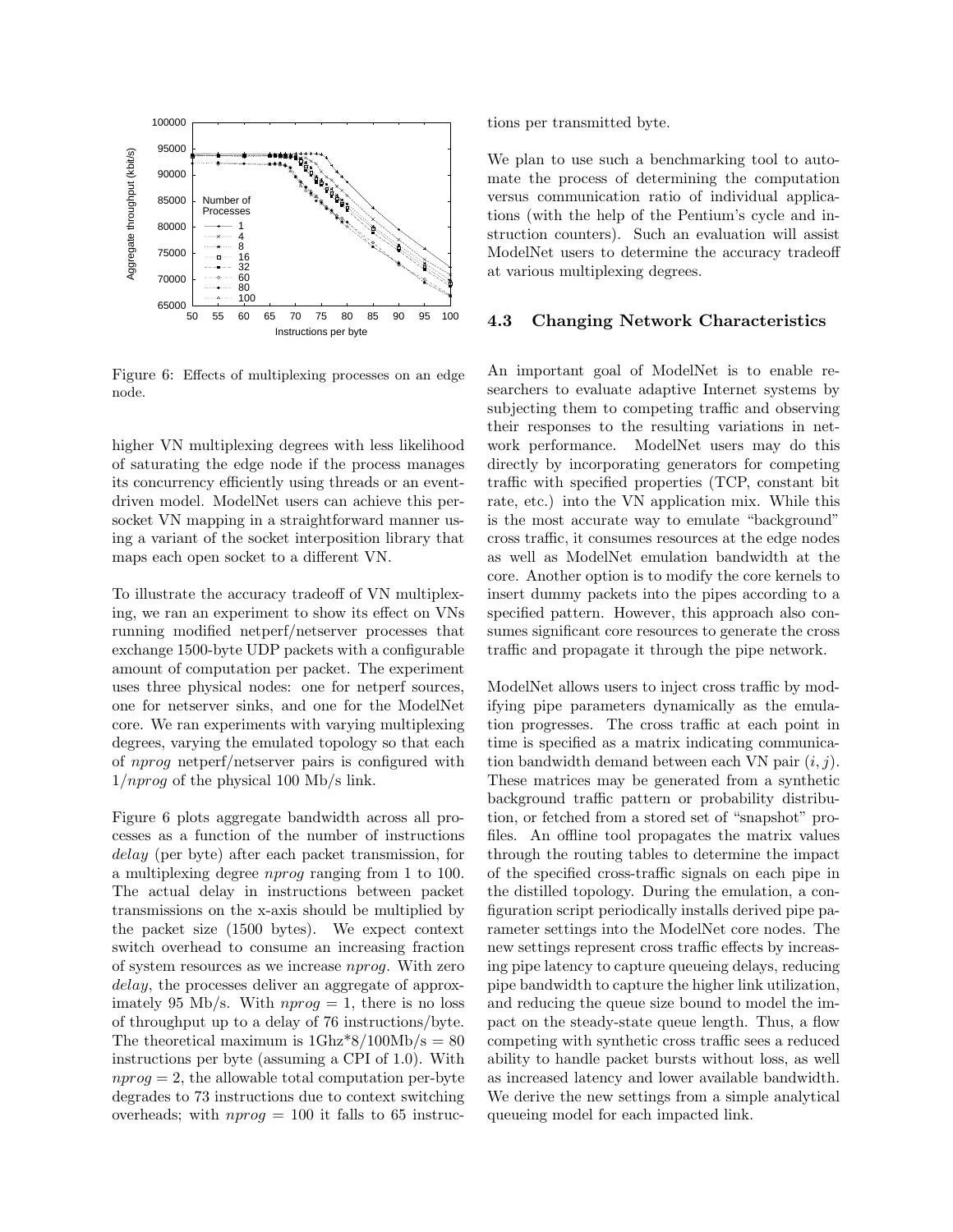This approach incurs low overhead and scales independently of both the cross traffic rate and the actual traffic rate. The drawback is that it does not capture all the details of Internet packet dynamics (slow start, bursty traffic, etc.). In particular, synthetic cross traffic flows are not responsive to congestion in our current approach; thus they introduce an emulation error that grows with the link utilization level.

ModelNet also adjusts pipe parameter settings to emulate other dynamic network changes, e.g., fault injection. For example, the user can direct Model-Net to change the bandwidth, delay, and loss rate of a set of links according to a specified probability distribution every  $x$  seconds. For node or link failures, the configuration script also updates the system routing tables. Currently, this is done by recalculating all-pairs shortest paths; we are currently investigating techniques for emulating realistic routing protocols within ModelNet. In this way, users can observe how their system responds to pre-specified stimuli, for example, network partitions, sudden improvements in available bandwidth, sudden increase in loss rate across a backbone link, etc. In particular, random stress tests are useful because it is often just as important to identify conditions under which services will fail than it is to demonstrate how well they behave in the common case.

## 5 Case Studies

In this section, we demonstrate the utility and generality of our approach by evaluating four sample distributed services on ModelNet. Beyond the tests below, the largest single experiment completed in our environment successfully evaluated system evolution and connectivity of a 10,000 node network of unmodified gnutella clients by mapping 100 VNs to each of 100 edge nodes in our cluster. To further explore the generality of our approach, we have also implemented extensions to our architecture to support emulation of ad hoc wireless environments. These changes involve supporting the broadcast nature of wireless communication (packet transmission consumes bandwidth at all nodes within communication range of the sender) and node mobility (topology change is the rule rather rather than the exception). While complete, we omit a detailed evaluation of this last case study for brevity.



Figure 7: Download speed as a function of prefetch window for CFS/RON and CFS/ModelNet.

#### 5.1 CFS

As a first demonstration of the utility of ModelNet, we set out to reproduce the published experimental results of another group's research in large-scale distributed computing. We chose the CFS implementation [6] running on top of the RON testbed [1]. CFS is an archival storage system layered on top of Chord [20], a fully distributed hash table. A CFS prototype was evaluated on 12 nodes spread across the Internet. We chose CFS running on RON because of their exemplary experimental practice: The CFS code is publicly available and the network characteristics (bandwidth, latency, loss rate) among all pairs of RON nodes are published.

We converted the publicly available RON interconnectivity characteristics into a ModelNet topology. The only limitation we encountered was that the authors did not record exactly which 12 of the 15 RON nodes hosted the reported experimental results. We tried a number of permutations of potential participants, but were not exhaustive because, as shown below, we were able to closely reproduce the CFS results in all cases.

Specifically, we reproduce the experimental results from Figures 6, 7, and 8 of the CFS paper [6]. CFS Figures 6 and 7 are two views of how varying the Chord prefetch size changes the download bandwidth for retrieving 1MB of data striped across all participating CFS nodes. CFS Figure 8 shows the bandwidth distribution for a series of pure TCP transfers between the RON nodes and is presented as a comparison between the transfer speeds delivered by CFS relative to TCP. We were able to extract the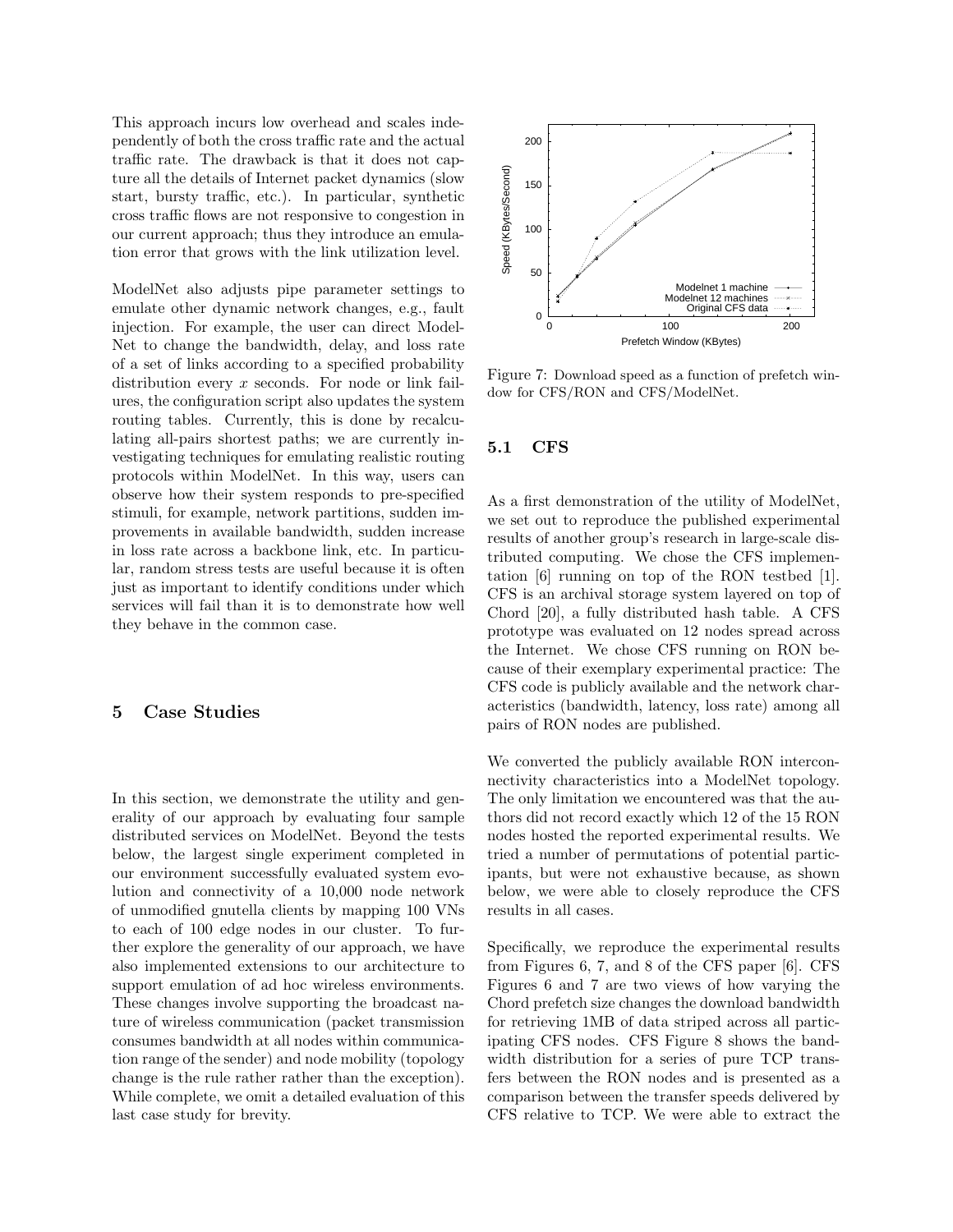

Figure 8: CDF of download speed for various prefetch windows for CFS/RON and CFS/ModelNet.



Figure 9: TCP transfer of 8, 64, and 1164KB files using TCP running on both the RON testbed and ModelNet.

raw data for these experiments from information contained within the encapsulated postscript of the figures in the publicly available postscript version of the CFS paper. We plot these curves along with our own experimental results of the CFS code running on ModelNet in Figures 7, 8, and 9.

We replicate the Chord prefetch experiment (Figures 7 and 8) in two ways. The "Modelnet 12 node" curve shows the results of running the experiment on 12 individual edge nodes, each with a single VN representing a RON node and running CFS code. Next, to further demonstrate ModelNet's ability to accurately multiplex multiple logical nodes onto a single physical node, we run 12 instances (VNs) of CFS on a single machine. The "ModelNet 1 node" curve in Figure 7 shows the results of this experiment. Figure 8 depicts the Chord prefetch results in more detail.



Figure 10: Sample network topology for investigating the effects of replication on client-perceived latency.

A final experiment in CFS measures basic TCP bandwidth between all RON nodes by transferring files of 8, 64 and 1164 KB. Figure 9 shows the results for each transfer size sorted by achieved throughput for both our ModelNet experiments and the CFS wide-area experiments. We used 12 physical edge nodes for this experiment.

Overall, the results of CFS/ModelNet experiments closely match the results for CFS/RON in all cases. Several potential sources of error may explain the discrepancies: i) the CFS experiments were run at a different time than the RON network characteristics were measured, ii) resource contention in the "middle" of the network were not captured by the endto-end network characterization available to us, and iii) different hardware and operating systems were used to carry out the wide-area versus ModelNet experiments. Overall, however, we are quite satisfied with how closely we were able to reproduce these results. Running experiments on ModelNet is also a lightweight operation relative to coordinating experiments across multiple wide-area nodes: One experienced programmer was able to reproduce all the CFS experiments on ModelNet in one day.

## 5.2 Replicated Web Services

Recently, there has been increasing interest in widearea replication of Internet services to improve overall performance and reliability. A principal motivation for our work is to develop an environment to support the study of replica placement and request routing policies under realistic wide-area conditions. While such a comprehensive study is beyond the scope of this paper, we present the results of some initial tests to demonstrate the suitability of Model-Net for evaluating replicated network services.

The goal of our experiment is to demonstrate that ModelNet support for realistic Internet topologies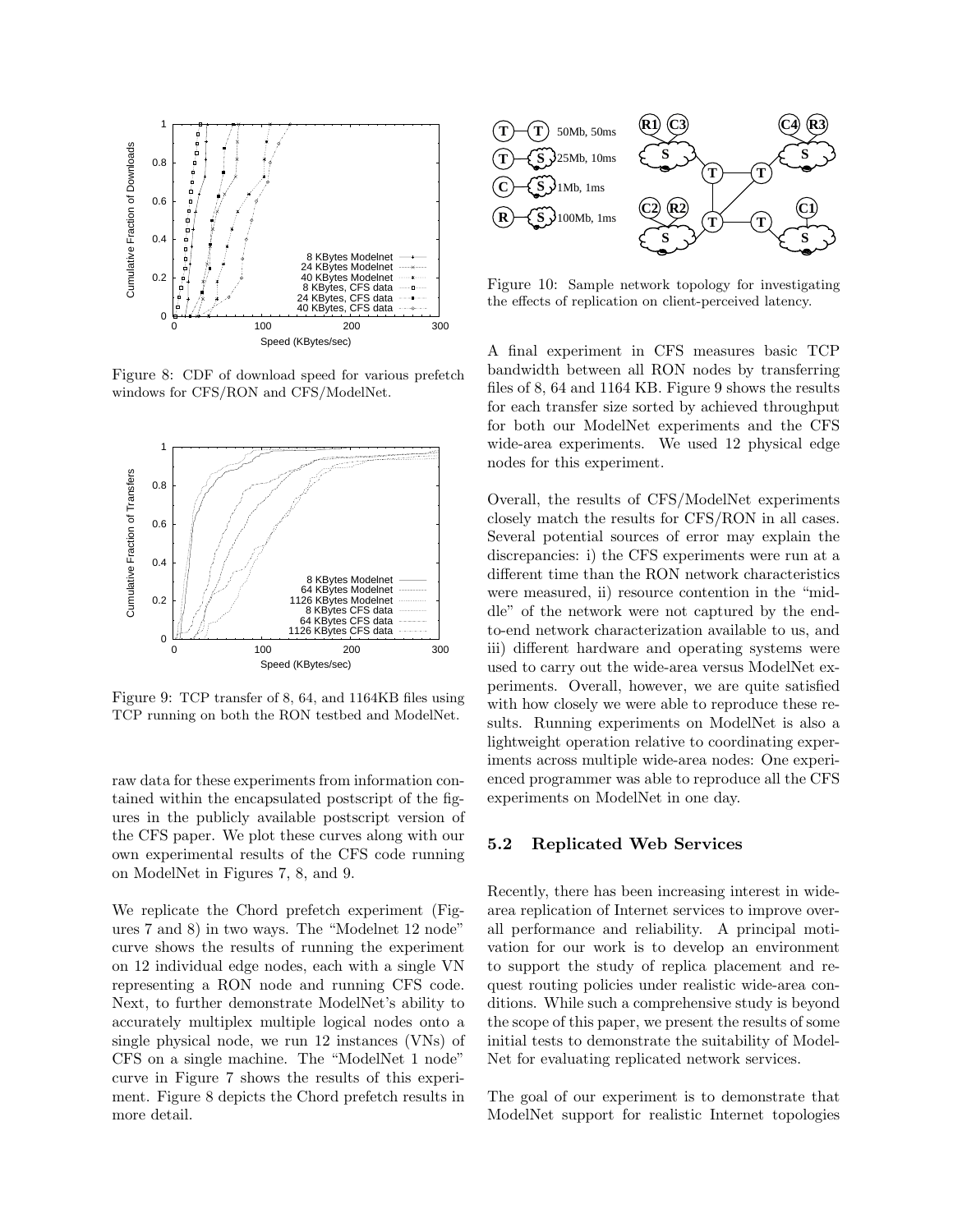

Figure 11: CDF of client-perceived latency as a function of number of replicas.

and emulation of contention for shared pipes supports complex experiments involving replica placement and request routing policies. We create a modified 320-node transit-stub [3] topology, as depicted in Figure 10. Clouds labeled "S" in the figure represent stub domains with more complex internal connectivity. These stub-stub links are set with 10 Mb/s bandwidth, and 5 ms latency. Additional link characteristics are set as described in the figure. For our experiments, we use locally developed software to play back in real time 2.5 minutes of a larger trace to IBM's main web site (www.ibm.com) from February 2001 [5]. Load varies from 60-100 requests/sec during this period. We use eight machines for this experiment: a single ModelNet core, 4 machines (hosting clients labeled  $C1-C4$  in Figure 10) simultaneously play back the trace, and up to 3 machines (labeled R1−R3 in Figure 10) host Apache (version 1.3.24-3) servers. We map 30 VNs in the same stub domain to each of  $C1 - C4$ . Each VN has its own dedicated 1 Mb/s, 1 ms link to the rest of the stub domain. We run three separate experiments. In the first, all clients  $C1 - C4$  make requests to R1. Server CPU utilization was 10% even when all requests are directed to this single server, indicating that the network rather than host CPU was the bottleneck in our experiments. In the second experiment, we manually configure clients at C1 and C2 to direct their requests to  $R2$  (the remaining clients still go to  $R1$ ). In the final experiment, we configure  $C<sub>4</sub>$  to direct its requests to R3.

Figure 11 plots the cumulative distribution of all client latencies for the three different experiments described above. We see that with 1 server, client latencies are relatively large, with 10% taking longer than 5 seconds to complete. Instrumentation shows

that this results from contention on the transit-totransit links in the topology. An additional replica greatly improves client latency by largely eliminating such contention. A third replica provides only marginal benefit in this case. Note that these results would not be possible without ModelNet's ability to accurately emulate contention on interior links in the topology. Further, these simple results depict an upper bound on the benefits of wide-area replication because we assume a perfect request routing mechanism and static network conditions. Of course, a more comprehensive experiment must support dynamic request routing decisions (e.g., leveraging DNS in a content distribution network) and dynamically changing network conditions.

## 5.3 Adaptive Overlays

We use ACDC [9], an application-layer overlay system that dynamically adapts to changing network conditions, to demonstrate ModelNet's ability to subject systems to dynamically changing network conditions. ACDC attempts to build the lowest-cost overlay distribution tree that meets target levels of end-to-end delay. Cost and delay are two independent and dynamically changing metrics assigned to links in the underlying IP network. Nodes in the overlay use a distributed algorithm to locate parents that deliver better cost, better delay, or both. A key goal is scalability: no node maintains more than  $O(\lg n)$  state or probes more than  $O(\lg n)$  peers.

Full details of the algorithm and an ns2-based evaluation are available elsewhere [9]. We wrote ACDC to a locally developed compatibility layer that allows the same code to run both in ns2 and under live deployment. Thus, we are able to reproduce the results of an experiment running under both ns2 and Model-Net. We begin with a 600-node GT-ITM transit-stub topology and randomly choose 120 nodes to participate in the ACDC overlay. We assign transit-transit links a bandwidth of 155 Mb/s and a cost of 20-40, transit-stub links 45 Mb/s with a cost of 10-20 and stub-stub links 100 Mb/s with a cost of 1-5. GT-ITM determines propagation delay based on relative location in the randomly generated graph. We run ACDC using a single core and 10 edge nodes, each hosting 12 VNs.

Nodes initially join at a random point in the overlay and self-organize first to meet application-specified delay targets (1500 ms in this experiment) and then to reduce cost while still maintaining delay. Fig-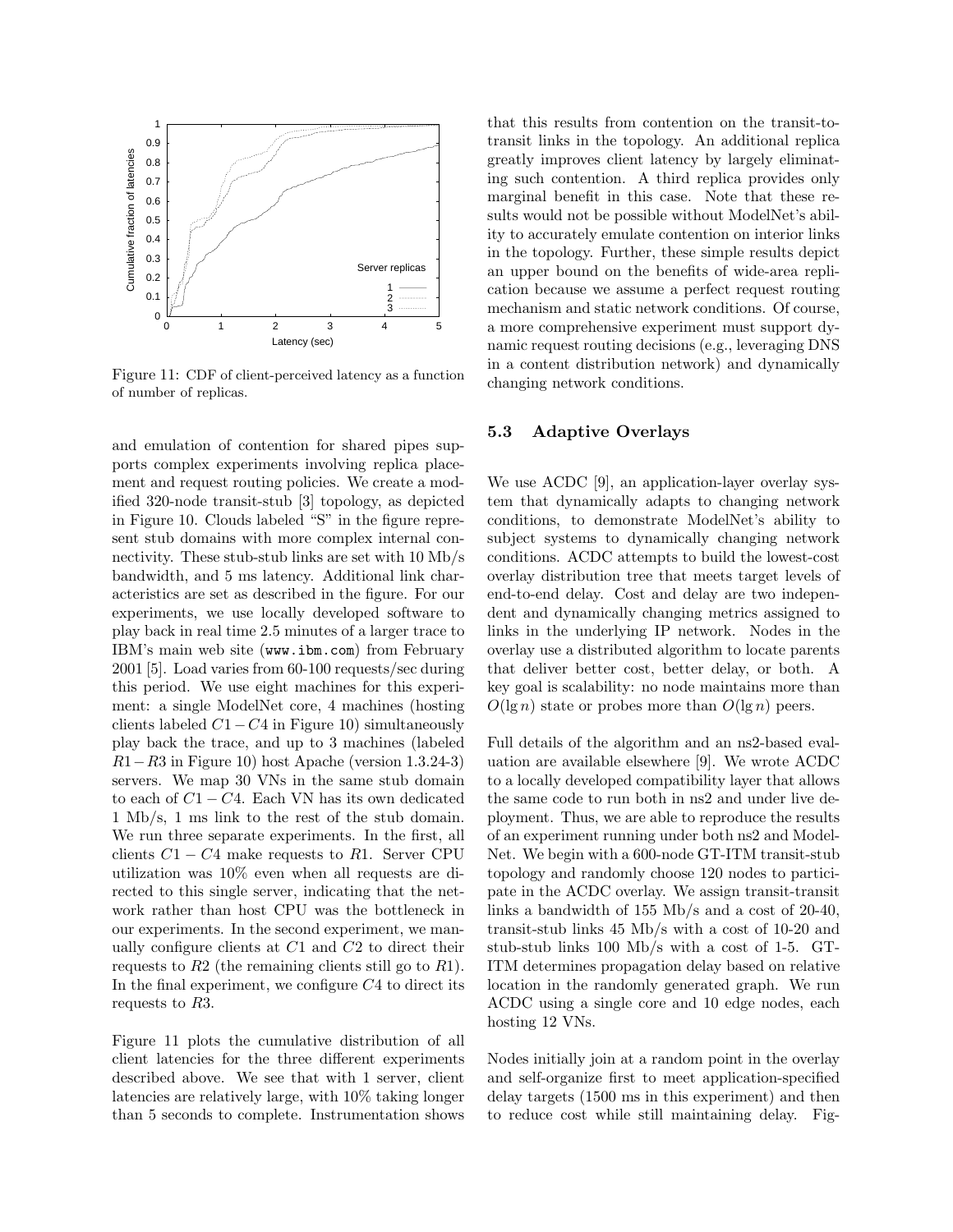

Figure 12: ACDC cost and delay running on ModelNet.

ure 12 plots as a function of time: i) the cost of the overlay relative to a minimum cost spanning tree (calculated offline) on the left y-axis, and ii) the worst-case delay of the overlay on the right y-axis. The graph also depicts the delay through the shortest path tree (again calculated offline) connecting the 120 participants. The closer the SPT delay is to the 1500ms target, the more difficult it is to achieve the performance goal. After allowing the overlay to stabilize for 500 seconds, ModelNet increases the delay on 25% randomly chosen IP links by between 0-25% of the original delay every 25 seconds. The figure shows ACDC's ability to self-organize to maintain target performance levels, sometimes sacrificing cost to do so. At  $t = 1500$ , network conditions subside and ACDC once again focuses on reducing cost. For comparison, Figure 12 also plots the results of an identical experiment under ns2. Overall, the results for ACDC/ns2 closely match those for ACDC/ModelNet.

## 6 Related Work

Many previous efforts investigate the use of emulation in support of their research [2, 11, 7, 14, 23]. Relative to ModelNet, these efforts largely focus on specific, static, and relatively small-scale systems. ModelNet, on the other hand, supports a scalable and flexible emulation environment useful for a broad range of research efforts and further performs full hop-by-hop network emulation, allowing it to capture the effects of contention and bursts in the middle of the network. Perhaps most closely related to our effort is Netbed (an outgrowth of Emulab) [21]. This tool allows users to configure a subset of network resources for isolated distributed systems and networking experiments. The testbed provides an integrated

environment that allows users to set up target operating systems and network configurations. Relative to Emulab, we focus on scalable emulation of largescale network characteristics. Overall, we plan to integrate our effort into this system in the future.

A number of collaborative efforts provide nodes across the wide-area to support "live" experimentation with new protocols and services. Examples include Access, CAIRN, PlanetLab [16], Netbed, RON [1] and the X-Bone. While these testbeds are extremely valuable, they are also typically limited to a few dozen sites and do not support controlled, large-scale, and reproducible experiments. We view ModelNet as complementary to these very necessary efforts.

One recent effort [13] uses emulation to evaluate the effects of wide-area network conditions on web server performance. They advocate emulating network characteristics at end hosts rather than in a dedicated core for improved scalability. However, this approach cannot capture the congestion of multiple flows on a single pipe, requires appropriate emulation software on all edge nodes, and must share each host CPU between the tasks of emulation and executing the target application.

# 7 Conclusions

Ideally, an environment for evaluating large-scale distributed services should support: i) unmodified applications, ii) reproducible results, iii) experimentation under a broad range of network topologies and dynamically changing network characteristics, and iv) large-scale experiments with thousands of participating nodes and gigabits of aggregate cross traffic. In this paper, we present the design and evaluation of ModelNet, a large-scale network emulation environment designed to meet these goals. ModelNet maps a user-specified topology to a set of core routers that accurately emulate on a per-packet basis the characteristics of that topology, including per-link bandwidth, latency, loss rates, congestion, and queueing. ModelNet then multiplexes unmodified applications across a set of edge nodes configured to route all their packets through the ModelNet core.

Of course, no cluster can capture the full scale and complexity of the Internet. Thus, a significant contribution of this work is an evaluation of a set of scalable techniques for approximating Internet conditions. In addition to a detailed architectural evalu